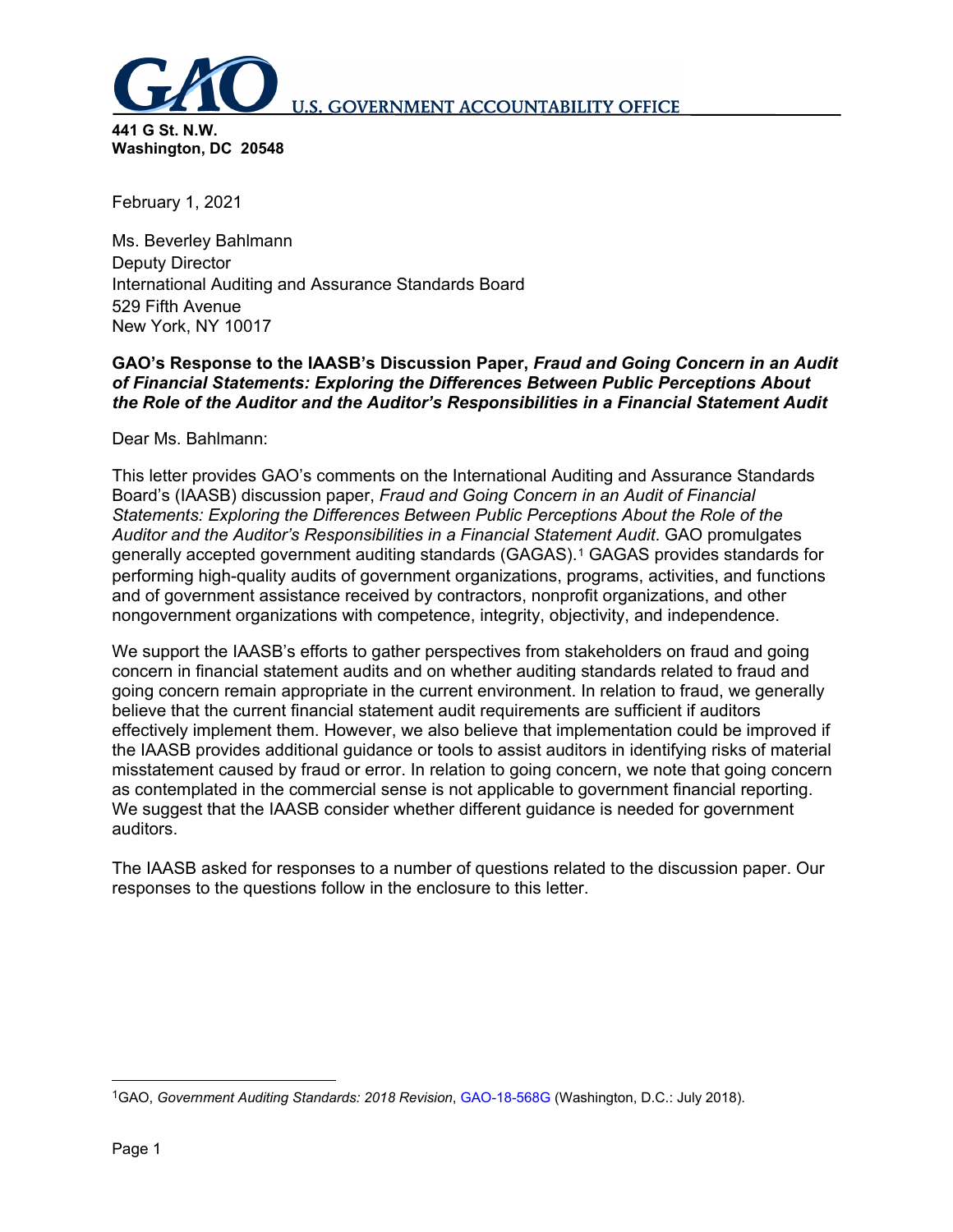Thank you for the opportunity to comment. If you have questions about this letter or wish to discuss any of our responses, please feel free to contact me at (202) 512-3133 or dalkinj@gao.gov.

Sincerely yours,

Jane RSd  $\overline{\phantom{a}}$ 

James R. Dalkin **Director** Financial Management and Assurance

Enclosure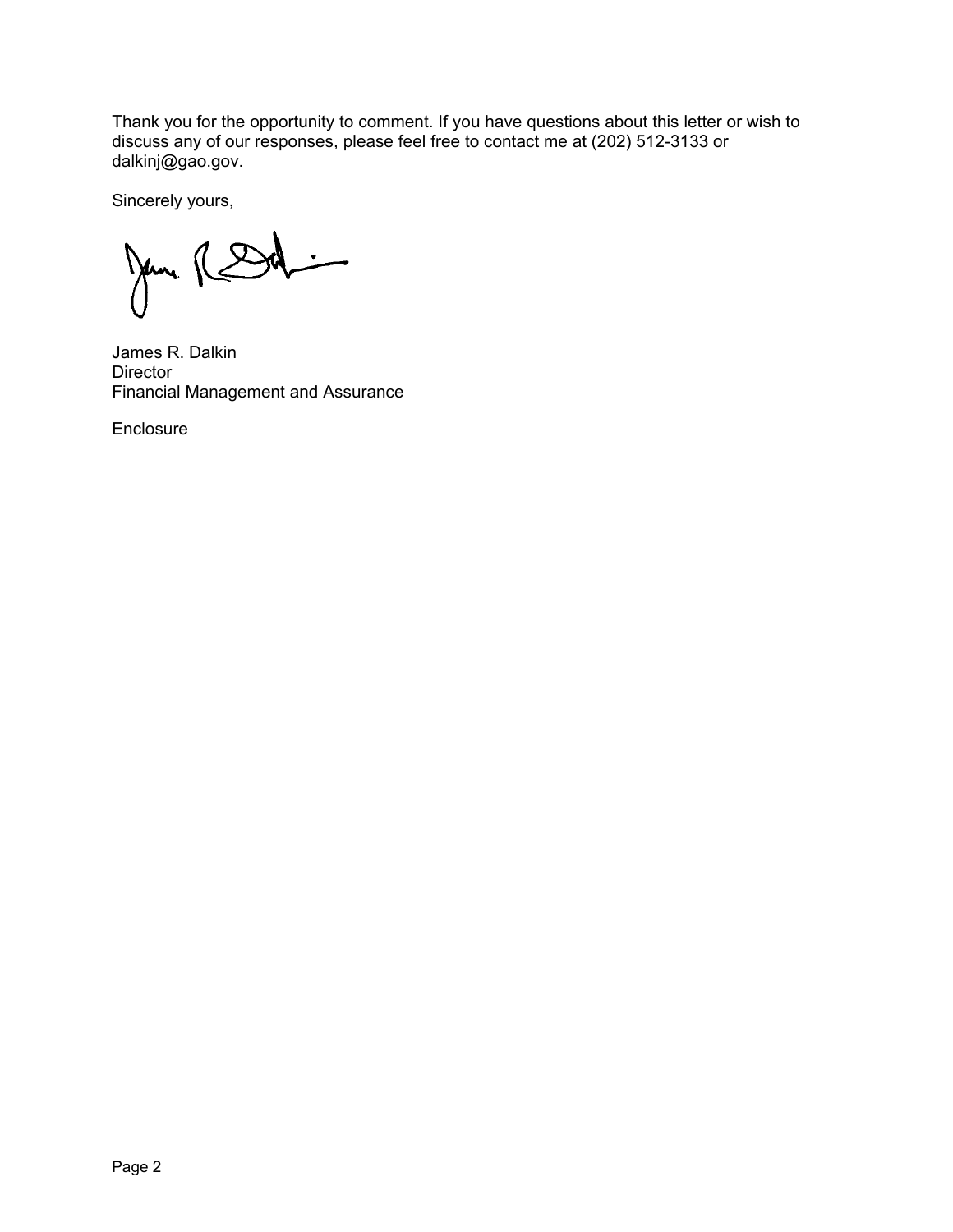### **Enclosure**

# **Responses to Questions on the International Auditing and Assurance Standards Board's (IAASB) Discussion Paper**

# **1. In regard to the expectation gap:**

**(a) What do you think is the main cause of the expectation gap relating to fraud and going concern in an audit of financial statements?**

We generally believe that the expectation gap exists because financial statement users may not understand financial statement auditing standard requirements and related scope of financial audits. As noted in the discussion paper, auditing standards require auditors to obtain reasonable assurance rather than absolute assurance. Also, audits focus on material misstatements rather than all misstatements. In our view, financial statement users' misunderstanding of auditing standards is the main cause of the expectation gap relating to fraud and going concern.

#### **(b) In your view, what could be done, by the IAASB and/or others (please specify), to narrow the expectation gap related to fraud and going concern in an audit of financial statements?**

In our view, it will be challenging to revise both auditing standards and the auditor's report in a meaningful way to help financial statement users understand auditing standards requirements, thereby closing the expectation gap related to fraud and going concern.

- **2. This paper sets out the auditor's current requirements in relation to fraud in an audit of financial statements, and some of the issues and challenges that have been raised with respect to this. In your view:**
	- **(a) Should the auditor have enhanced or more requirements with regard to fraud in an audit of financial statements? If yes, in what areas?**

We generally believe that the current requirements with regard to fraud are sufficient if auditors effectively implement them. However, we also believe that implementation could be improved if the IAASB provided additional guidance or tools to assist auditors in identifying risks of material misstatement caused by fraud or error. This could include further guidance on considering external factors, high-level analytical procedures, and procedures related to evaluating the control environment component of internal control.

We believe that auditors could benefit from tools to assist them with sufficiently identifying risks of material misstatement. If auditors do not sufficiently identify risks of material misstatement, they will not design and implement responses to effectively address them and perform audit procedures that may identify fraud.

For example, to identify risks of material misstatement, auditors may need to focus more on the environment in which an entity operates, including industry and other regulatory factors. The current conditions of the audited entity's industry may help auditors more sufficiently identify such risks. If other entities in the same industry are facing financial challenges and the audited entity is showing strong financial returns, auditors should consider this when identifying risks. This may include considering why the entity is demonstrating strong financial returns and whether errors in financial reporting or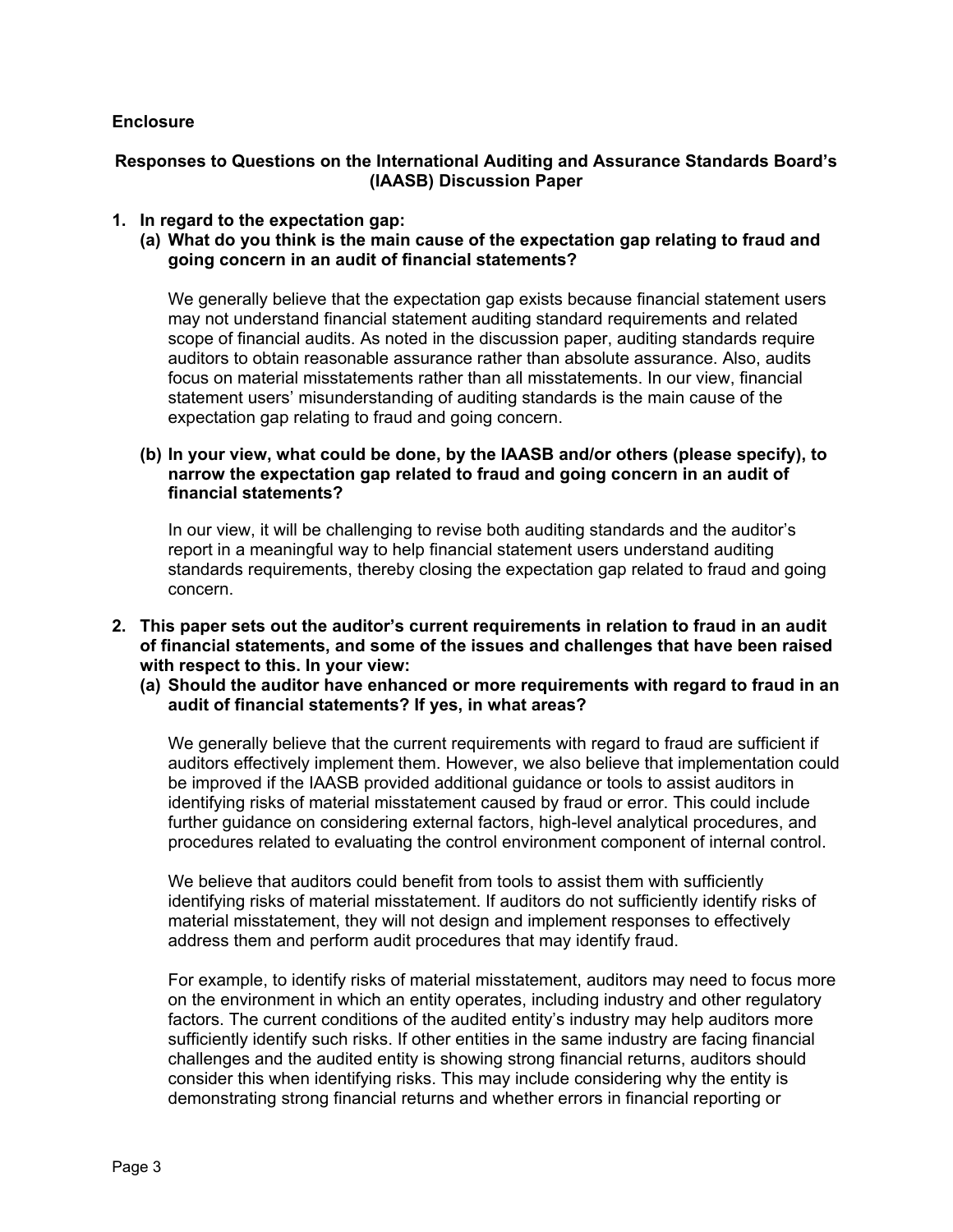fraudulent financial reporting could be driving the unexpected reported financial results. We also believe that auditors may need tools to help them ensure that unusual and unexpected relationships are identified through high-level analytical procedures and factored into their risk assessment.

The IAASB could consider adding guidance that the engagement team's discussion of the susceptibility of the financial statements to material misstatement due to fraud include a consideration of external factors. Such consideration could include the entity's current industry conditions, a comparison of its financial condition with other entities in the industry, and whether any inconsistencies or other conflicting information the audit team has encountered may indicate a risk of fraud.

The IAASB could also consider whether audits would benefit from enhanced guidance related to the control environment component related to fraud. Such guidance for evaluating the control environment as it relates to fraud could assist auditors in understanding the audited entity's corporate culture and whether the culture would permit fraud. This enhanced guidance coupled with tools to help auditors sufficiently identify risks could help address the challenges related to auditors' identifying material misstatements due to fraud.

- **(b) Is there a need for enhanced procedures only for certain entities or in specific circumstances? If yes:**
	- **(i) For what types of entities or in what circumstances?**
	- **(ii) What enhancements are needed?**
	- **(iii)Should these changes be made within the ISAs or outside the scope of an audit (e.g., a different engagement)? Please explain your answer.**

In our view, the current requirements for financial statement audits in relation to fraud are sufficient if auditors effectively implement them. We note that the International Standards for Auditing (ISA) already require further audit procedures to obtain more persuasive audit evidence when auditors determine that an increased risk of material misstatement exists.[2](#page-3-0) As noted in our response to the previous question, tools to assist auditors in more sufficiently identifying risks could help auditors appropriately assess and respond to such risks with further audit procedures and in their related assessment of evidence.

- **(c) Would requiring a "suspicious mindset" contribute to enhanced fraud identification when planning and performing the audit? Why or why not?**
	- **(i) Should the IAASB enhance the auditor's considerations around fraud to include a "suspicious mindset"? If yes, for all audits or only in some circumstances?**

We do not believe that the IAASB should enhance auditor considerations around fraud to include a "suspicious mindset." We find the description of professional skepticism in the paper, *Enhancing Auditor Professional Skepticism*, to be compelling.[3](#page-3-1) We agree with

<span id="page-3-0"></span> <sup>2</sup>*International Standard on Auditing (ISA) 330, The Auditor's Responses to Assessed Risks*, para. 7(b).

<span id="page-3-1"></span><sup>3</sup>Professors Steven M. Glover and Douglas F. Prawitt, Brigham Young University, *Enhancing Auditor Professional Skepticism* (November 2013).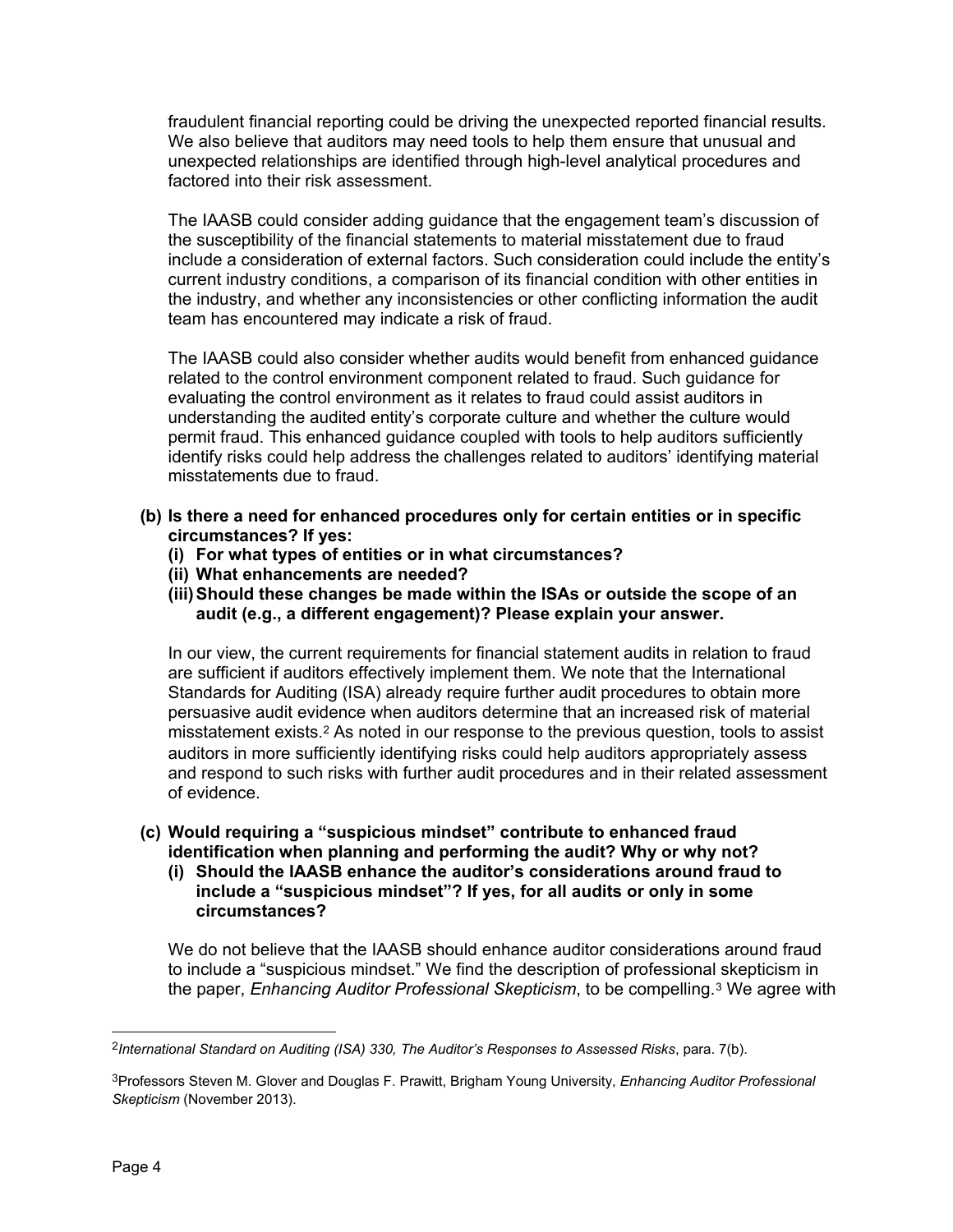the paper that it is helpful to think of professional skepticism on a continuum related to the risk of material misstatement and other factors. We suggest that the IAASB consider adding guidance that a neutral mindset may be appropriate in certain low-risk circumstances but presumptive or complete doubt may be warranted in other higher-risk circumstances. For this perspective to be useful, auditors need to sufficiently and accurately identify and assess risk. This further highlights the importance of providing auditors with the tools for more sufficiently identifying risks, as discussed in our response to question 2(a).

**(d) Do you believe more transparency is needed about the auditor's work in relation to fraud in an audit of financial statements? If yes, what additional information is needed and how should this information be communicated (e.g., in communications with those charged with governance, in the auditor's report, etc.)?**

In our view, it will be challenging to revise the auditor's report in a meaningful way that would help close the expectation gap related to fraud in auditing financial statements.

- **3. This paper sets out the auditor's current requirements in relation to going concern in an audit of financial statements, and some of the issues and challenges that have been raised with respect to this. In your view:**
	- **(a) Should the auditor have enhanced or more requirements with regard to going concern in an audit of financial statements? If yes, in what areas?**

If the IAASB adds or enhances requirements with regard to going concern, we suggest that it consider whether different guidance is needed for government auditors. Going concern as discussed in the IAASB's discussion paper is generally not relevant for government auditors and government entities. For example, for federal government entities the Federal Accounting Standards Advisory Board (FASAB) considered the nature of the federal government and determined that going concern as contemplated in the commercial sense is not applicable to federal government financial reporting.<sup>[4](#page-4-0)</sup> Rather, for the consolidated financial report of the U.S. government, FASAB requires fiscal sustainability reporting.[5](#page-4-1) Also, the International Public Sector Accounting Standards Board issued a Recommended Practice Guideline to provide guidance on reporting on the long-term sustainability of a public sector entity's finances.[6](#page-4-2) If the IAASB were to consider additional requirements related to going concern, it may be beneficial to examine the need for government auditors to perform audit procedures related to identifying any fiscal sustainability challenges for government entities and potentially disclosing them in their auditor's report.

### **(b) Is there a need for enhanced procedures only for certain entities or in specific circumstances? If yes:**

<span id="page-4-0"></span> <sup>4</sup>Federal Accounting Standards Advisory Board (FASAB), *Statement of Federal Financial Accounting Standards (SSFAS) 39, Subsequent Events: Codification of Accounting and Financial Reporting Standards Contained in the AICPA Statements on Auditing Standards*, para. A5 (August 2010).

<span id="page-4-1"></span><sup>5</sup>FASAB, *SFFAS 36, Comprehensive Long-Term Projections for the U.S. Government* (September 2009).

<span id="page-4-2"></span><sup>6</sup>International Public Sector Accounting Standards Board, *Recommended Practice Guideline 1*, *Reporting on the Long-term Sustainability of an Entity's Finances* (July 2013).